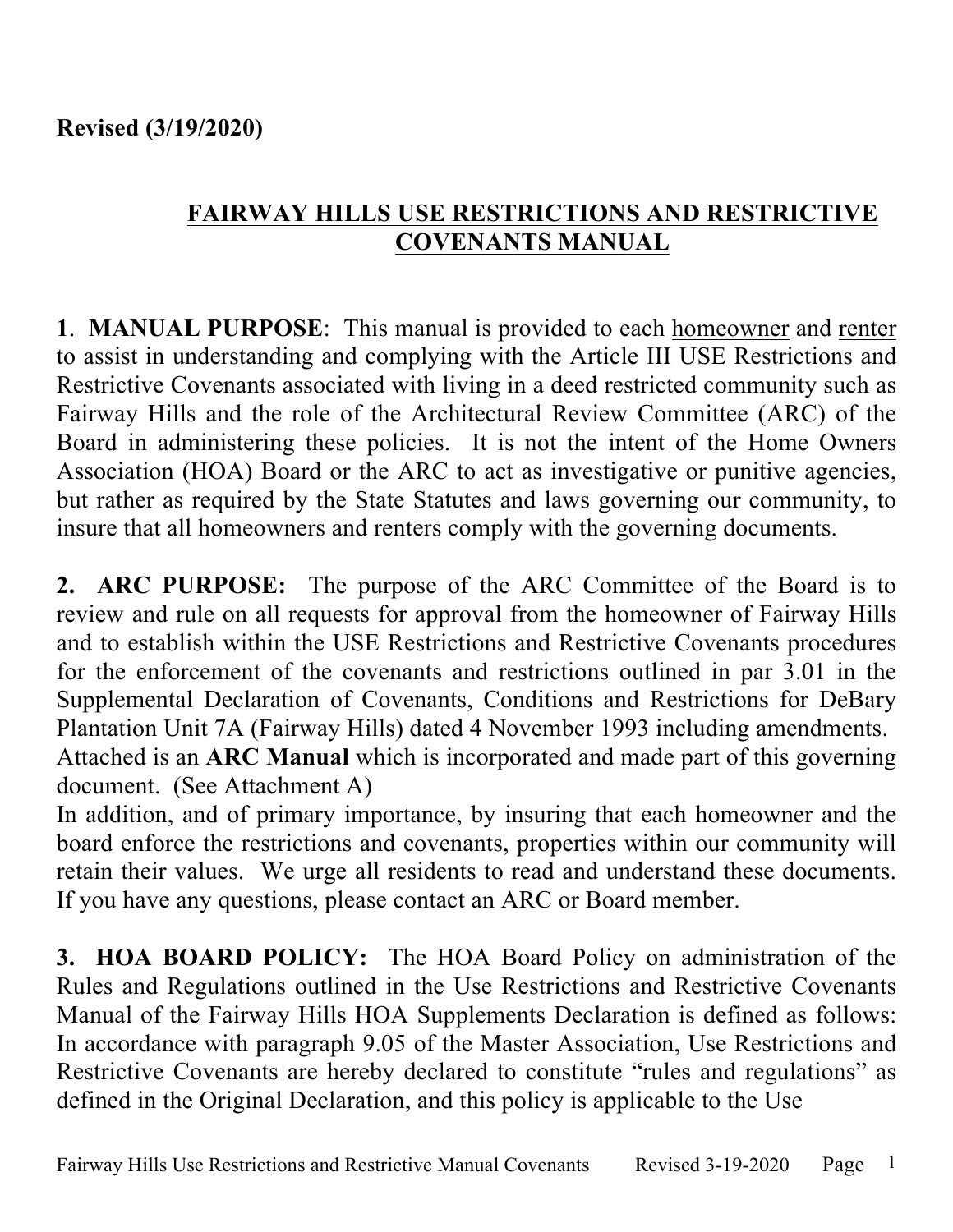Restrictions and Restrictive Covenants of Fairway Hills. The specific intent of this definition is to render the enforcement and, as may be desired, subsequent modification thereof as flexible as is reasonably practicable, and to vest the same solely in the Board, without the necessity for Member vote or ratification. However, so defining he Use Restrictions and Restrictive Covenants to constitute rules and regulations in their way shall not diminish or impair their validity, their status as covenants running with the land, or create any defense in favor of any member and against the Association with respect to the enforcement by all means provided by the Supplemental Documents and governing law of such Use Restrictions and Restrictive Covenants.

**4. IMPORTANT CLARIFICATION:** To clarify the relationship between the Declaration of Master Covenants, Conditions and Restrictions and the Supplemental Declaration for Unit 7Aa (Fairway Hills). Article I Master Covenants of the Supplemental Declaration for Fairway Hills, par 1.02 states:

In lieu of Article XIV of the Original Declaration, there is imposed on each and every Residential Unit in Unit 7A the Use and Restrictions and Restrictive Covenants set forth in Article III below.

In addition, "To the extent any Supplemental Declaration, whether delivered and recorded prior or subsequent to the Use Restrictions and Restrictive Covenants of paragraph 14.02 of the Master Covenants, etc. contains any restrictions or covenants which are more strict, which add any provisions or which impose special rules for the portions of the Property to which such Supplemental Declaration applies, then all such provisions of each Supplemental Declaration stand in full force and effect, **no provision of the Master Documents withstanding."**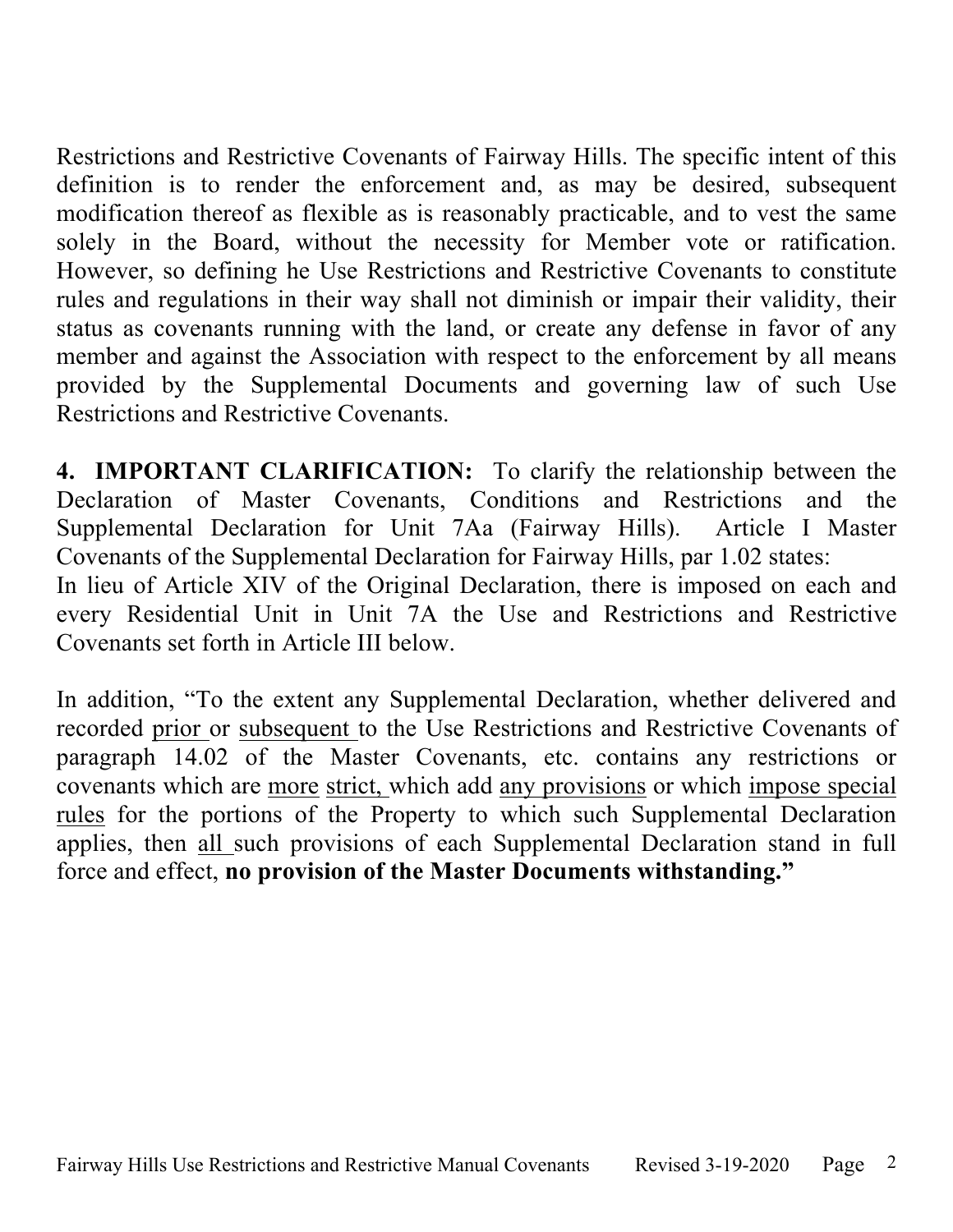# **FAIRWAY HILLS RESTRICTIONS AND COVENANTS**

The Fairway Hills Homeowners Association (HOA), acting through its Board of Directors, shall have the authority to make and to enforce standards and restrictions governing the use of Residential Units and the Fairway Hills Common Area.

## 3.0l Restrictive **Covenants**:

A. No Residential Unit shall be used for any purpose except residential. Not more than one (1) living unit shall be permitted on each Lot. The term "residential" is intended to prohibit any commercial use, trade or business of any kind, including professional office use, of any portion of any Residential Unit. No building shall be erected, altered, placed or permitted to remain on any Residential Unit except those approved as set forth in Article XIII of the Original Declaration and the following general restrictions:

B. No Corporate Ownership: A lot may be owned by one or more natural persons who have been qualified and been approved by the Association as elsewhere provided herein. However, after the effective date of this amendment, (06/11/2018), title to a lot may **not** be acquired by or sold or otherwise transferred to a **corporation, partnership, or other entity.** Except that title may be acquired by or sold or transferred to a Trust, if pre-approved by the Board, with such approval contingent on the Board being provided with satisfactory evidence that the sole purpose of the Trust is for estate or financial planning. Any approval of the ownership by a Trust shall be conditioned upon designation by the Trustee of one natural person to be the "Primary Occupant" of the lot. The use of the Lot shall as if the Primary Occupant were the only actual Lot Owner, with the Primary Occupant being the person entitled to vote on behalf of the Lot, and exercise rights of membership.

# ARC Approval:

(1) Approval is required for all Exterior Alterations, Modifications, Improvements, and Additions. No changes, alterations, modifications, improvements or additions to the exterior off the house or yard, including landscaping, may be made without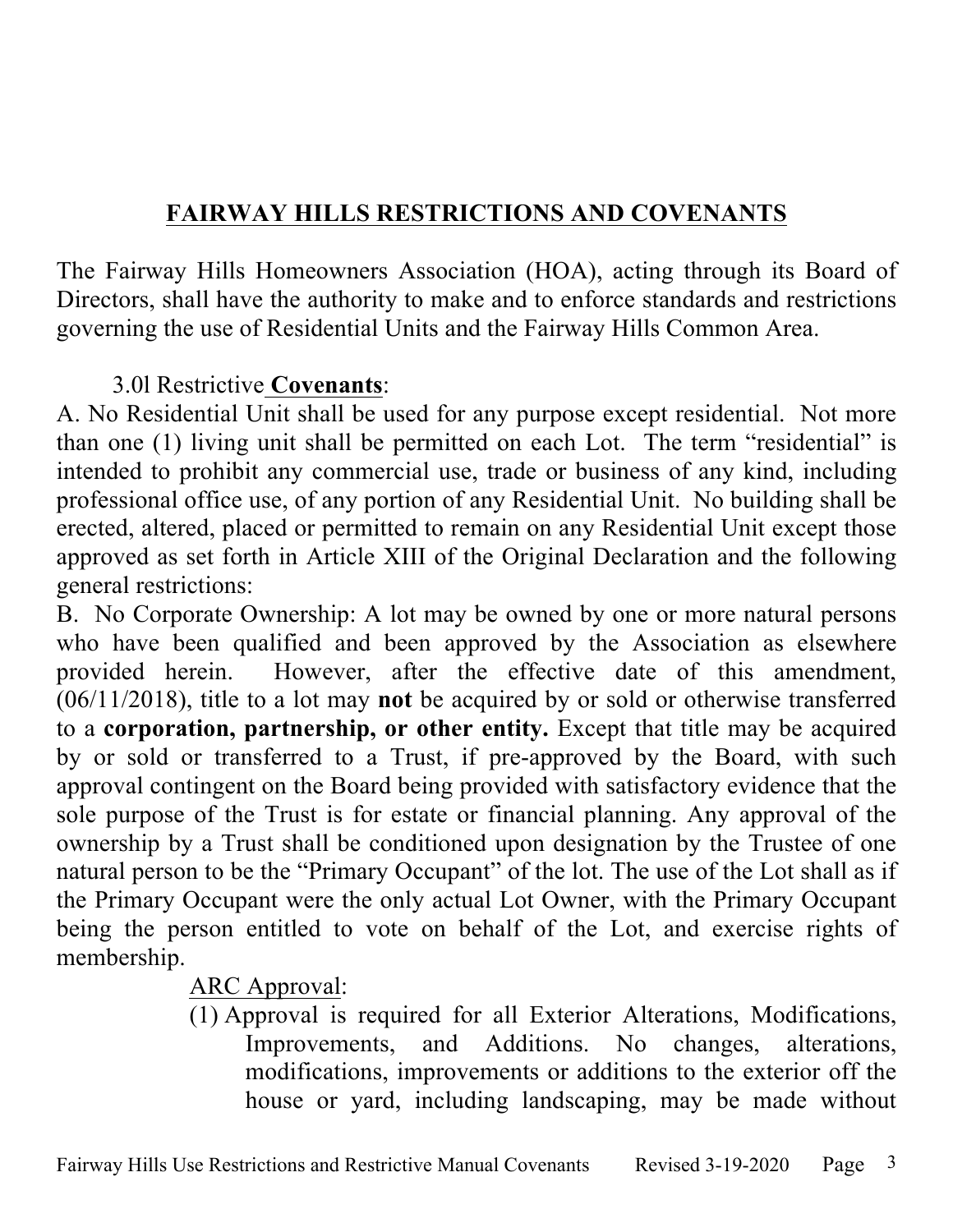ARC approval. Special Note: ARC applications and approvals are required for all work or improvements to the exterior of the residence. When in doubt, an application should be completed and submitted.

- (2) No change to the exterior of the house or yard may be made without ARC approval.
- (a) No building, fence, wall, pool and/or structure shall be erected or placed upon, altered, or permitted to remain on any Residential Unit unless and until the owner submits the floor plan, elevations, site clearing plan and abbreviated specifications (including exterior material and colors) and such plans have been reviewed and approved by the ARC, as provided herein. The

(b)

ARC shall review the proposed building or structure (including plans and specifications for same) for compliance with the use restrictions set forth herein and the community-wide standards, and the quality of workmanship and materials, the harmony of the external design and location of the building or structure with existing buildings or structures, the location of the building or structure with respect to topography, landscaping, vegetation and the finished grade of elevation of the Lot and any other relevant considerations which are based on acceptable standards of planning, zoning and construction, including considerations based exclusively on aesthetic factors. (See attached request form) No security gate, door, screen enclosure or similar structure will be added to a homeowner's residence without approval of the Fairway Hills Architectural Review Committee (ARC). Effective 1 February, 2014, any modification to a screened porch such as enclosing it, or modifying the existing configuration in any way, will require submission of an Architectural Review Application Form, (See Attachment #2), to the Chairman of the ARC for approval, PRIOR to any change or work being performed.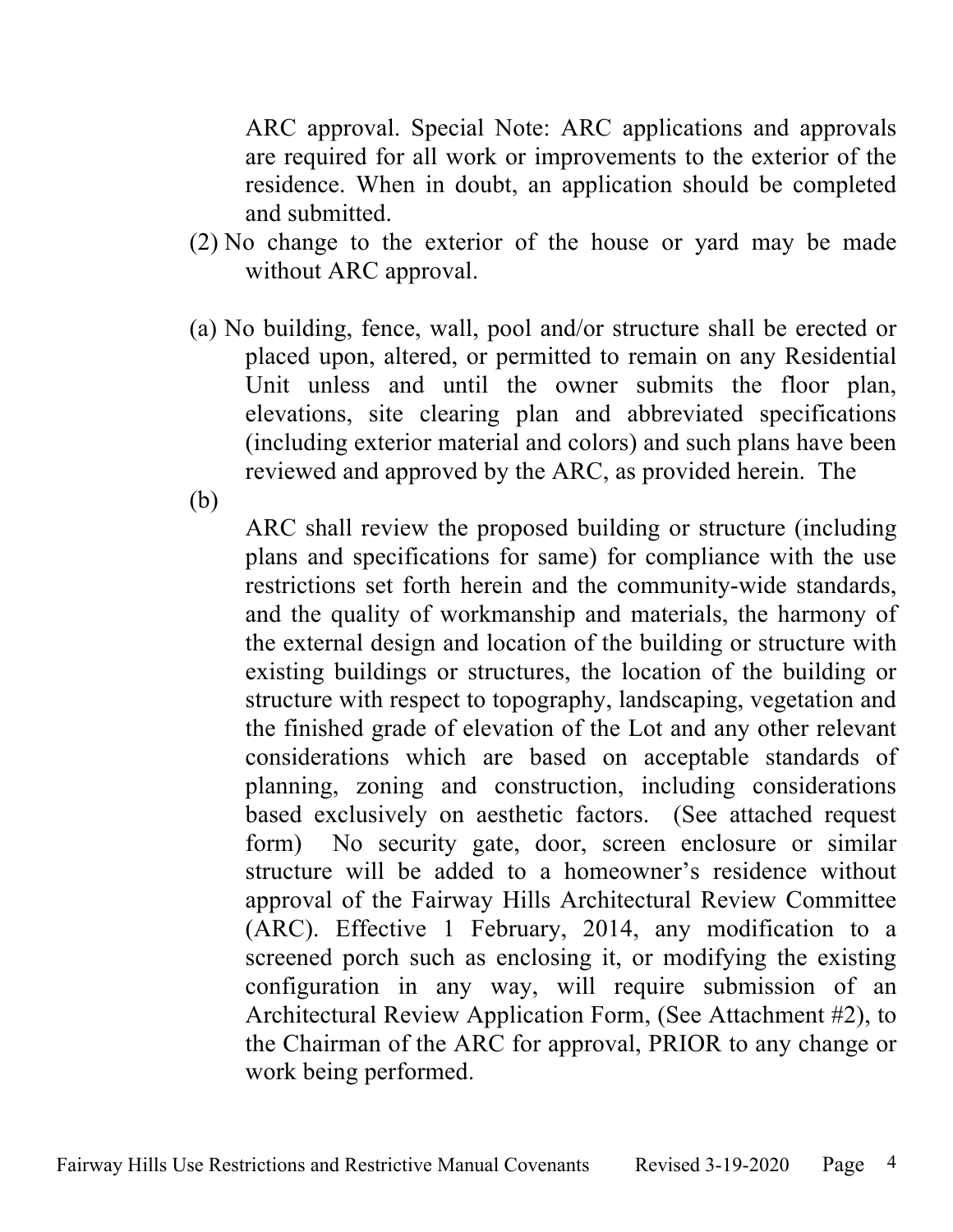(b) Building Location: All front, side and rear setback and Residential Unit lot line construction restrictions for the Property shall be as prescribed for patio homes [zero lot line homes] in the Planned Unit Development Resolution for DeBary Plantation PUD between the Declarant and the County of Volusia and the recorded plat for the Property.

(c) Dwelling Size: No residence shall contain less than 1200 square feet of enclosed living area. The living area is defined as that portion of the residence which has finished walls, ceilings and floors which is insulated, and which is heated and air conditioned by a central system. An air conditioning system is optional; however, that if this option is exercised, said air conditioning shall be by a central system. The floor space within the garage, breezeway, porch or unfinished storage area or utility room shall not be included within the living area for purposes of determining the minimum required area.

(d) Temporary Structures: No structure of a temporary nature or character, including, but not limited to, a trailer, house trailer, mobile home, camper, tent, shack, shed, barn or other similar structure or vehicle, shall be used or permitted to remain on any Residential Unit as a storage facility or residence or other living quarters whether temporary or permanent, unless approved by the ARC for use during construction only.

(e) Motor Vehicles and Repairs:

(1) **No** truck or other watercrafts, boat, boat and trailer, trailer, house trailer, motor home, camper, commercial truck, commercial vehicles, or other similar vehicle shall not be used as living space for residents or guests; Such boats, vehicles etc. cannot be parked in the driveway except to clean and re-provision and then and then for only a maximum of twenty four (24) hours. Similarly, no such vehicles may be parked on the street (including the right of way thereof). Those commercial vehicles specifically engaged in service to a property owner may park a vehicle on the street or in a driveway **only** during the period service is being rendered. **No** homeowner or visitor vehicles, shall be permitted to park on the street (including the right of way thereof) **overnight** or for a continuous period in excess **of five (5) consecutive hours.** This restriction is **waived for a first responder** whose vehicle is clearly marked as a police, sheriff or fire department vehicle. This waiver **does not** apply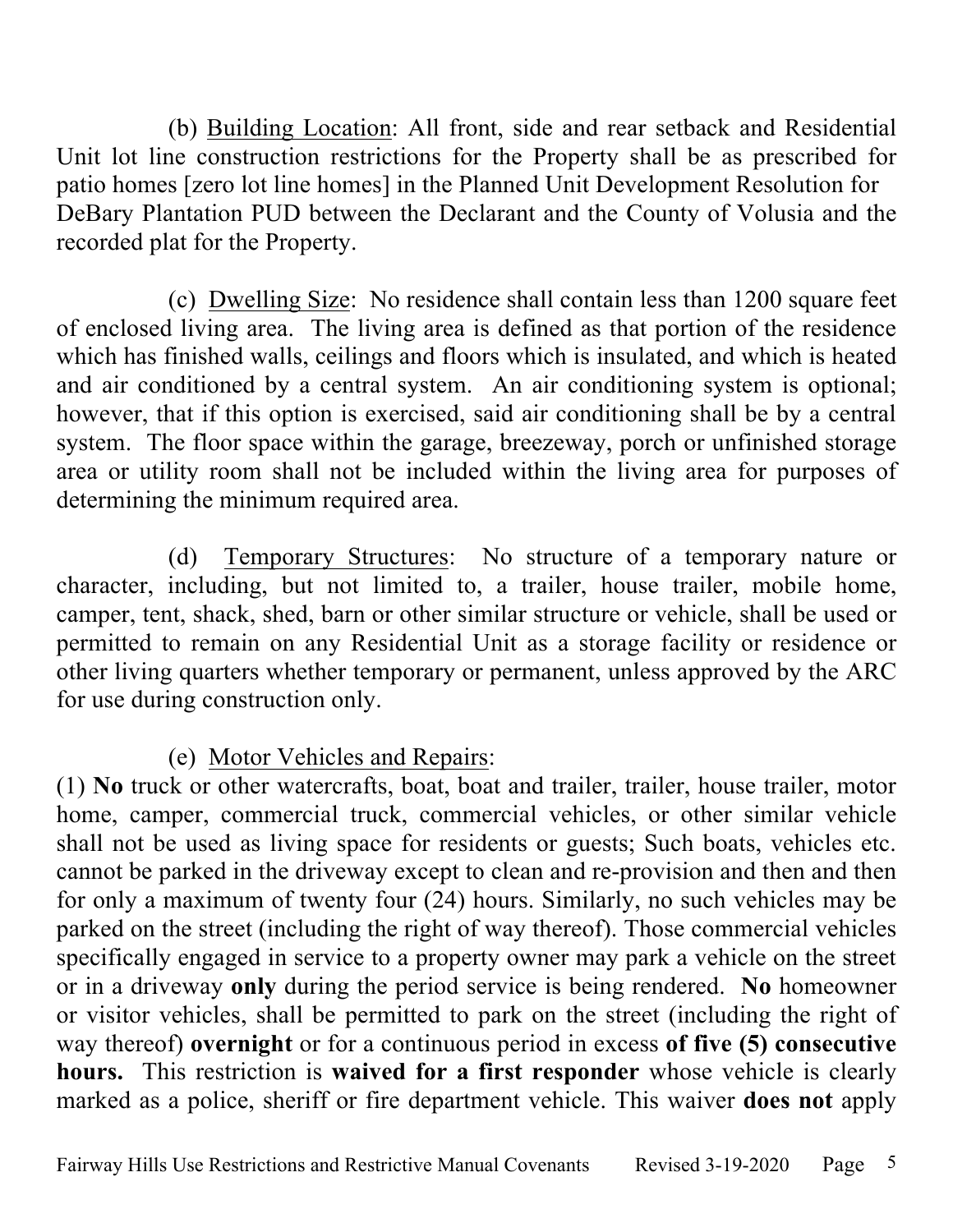to a personal vehicle of a first responder. In addition, no vehicle can obstruct the walkway or sidewalk at any time.

(2) A Commercial Vehicle shall be defined as a vehicle that is used primarily in connection with the conduct of any business activity, and is not used primarily for the transportation of people. Any vehicle which displays business-related information, such as business names, telephone numbers, or internet information, shall be deemed as a Commercial Vehicle. A pick-up truck with a load capacity of more than three quarter tons is deemed a Commercial Vehicle.

Parking violation tickets issued by the Protection Services patrol units will be reported to the Master Association CAM representative for follow up and action as follows:

(3) All parking type violations for all vehicles, including but not limited to cars and trucks of all types and styles. Motor homes, trailers, boats, commercial vehicles, motorcycles, etc. will be subject to the following fines: First offense \$25.00 per day with repeat offenses \$50.00 per day to a maximum of \$1000 (Florida Statute 720.305). All parking fines will go through the Grievance Committee.

(4) No inoperative vehicle, boat, boat and trailer, or trailer alone shall be parked, stored or otherwise permitted to remain on any Residential Unit except in an approved garage attached to the residence. No truck or other commercial vehicle which contains lettering or advertising thereon which is identified with a business or commercial activity, shall be parked or stored or otherwise permitted to remain on any Residential Unit except in a garage attached to the residence. **This restriction is waived for first responder vehicles.**

(5) There shall be no extensive repair performed on any Recreational Vehicle, as defined above, in any driveway or street adjacent to any Residential Unit.

(6) There shall be no major repairs performed on any vehicle on or adjacent to any Residential Unit on any street.

(7) No parking on grass or any portion of the lot outside of the enclosed garage and/or the driveway surface.

(8) No vehicle may be parked in the driveway while covered with a blanket or other covers.

(9) Electric Powered Vehicles reduce energy consumption and hydrocarbon emissions.

a. Golf Carts are to be used for golf-related activities and should enter the golf course at designated locations. They also may be used for point-to-point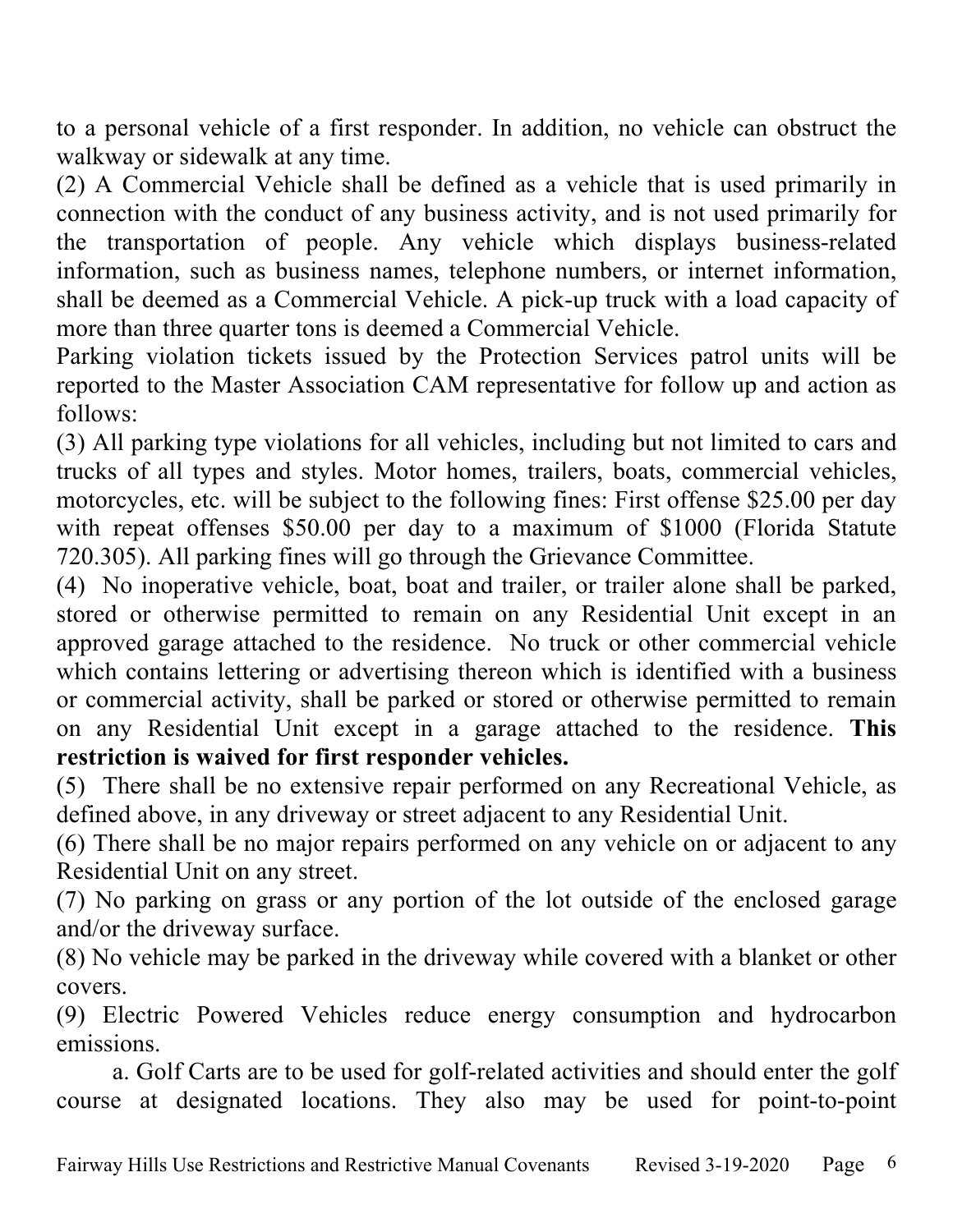transportation in the community. The expanded sidewalks on Donald E Smith and DeBary Plantation Boulevard were designed for golf cart use. In all other areas of the community, golf carts are only allowed on the street and not on the pedestrian sidewalks. A golf cart driver must be at least 16 years of age and be a licensed driver for use on a public street. Golf carts must be equipped with headlights, side and rear view mirrors, rear reflectors and a horn. Other than being used for golf related activities, golf carts may not be driven or parked on grass areas, sidewalks, or shoulders of streets. In that regard, all cart use must be within the scope of the law. (Florida Statue, section 316.1995) and follow the general rules of the road in the same manner as an automobile, including, but not limited to, adhering to speed limits, following one-way signs and use of arm-turn signals when turning. All passengers of the golf cart must be properly seated while the cart is in motion, and may not be transported in a negligent manner. The number of passengers shall not exceed the seating capacity of the cart. Golf carts may be parked on Common Areas intermittently (defined as 3 hours or less). Golf carts cannot be parked in Common Areas overnight. Golf carts must be stored in the garage of the Owners Residential Unit. There must be room to park a golf cart on the Owners Residential Unit.

b. Segway type vehicles may be used for personal transportation within the law's requirements.

c. Power Chairs may be used for the handicapped within the law.

(10) Fossil fueled unregistered Off-road vehicles may not be used on common property or cross over common property to access other areas. This includes:

a. ATV's

b. Dirt bikes or motorcycles

c. Pickup trucks, two or four wheel drive

Any damage caused by these vehicles to common property will be the responsibility of the owner of the vehicle and will be charged to their account.

(11) Drones or other unmanned vehicles or any other technology developed, must respect the air rights of each Residential Unit Owner. The air space up to five hundred feet (500') above each Unit is in the control of the Unit Owner and they may restrict its use including trespass. The air space above five hundred (500') is considered "Public Space", and is governed by the U.S. Government through the FAA. The Board may promulgate additional reasonable rules regulating the use of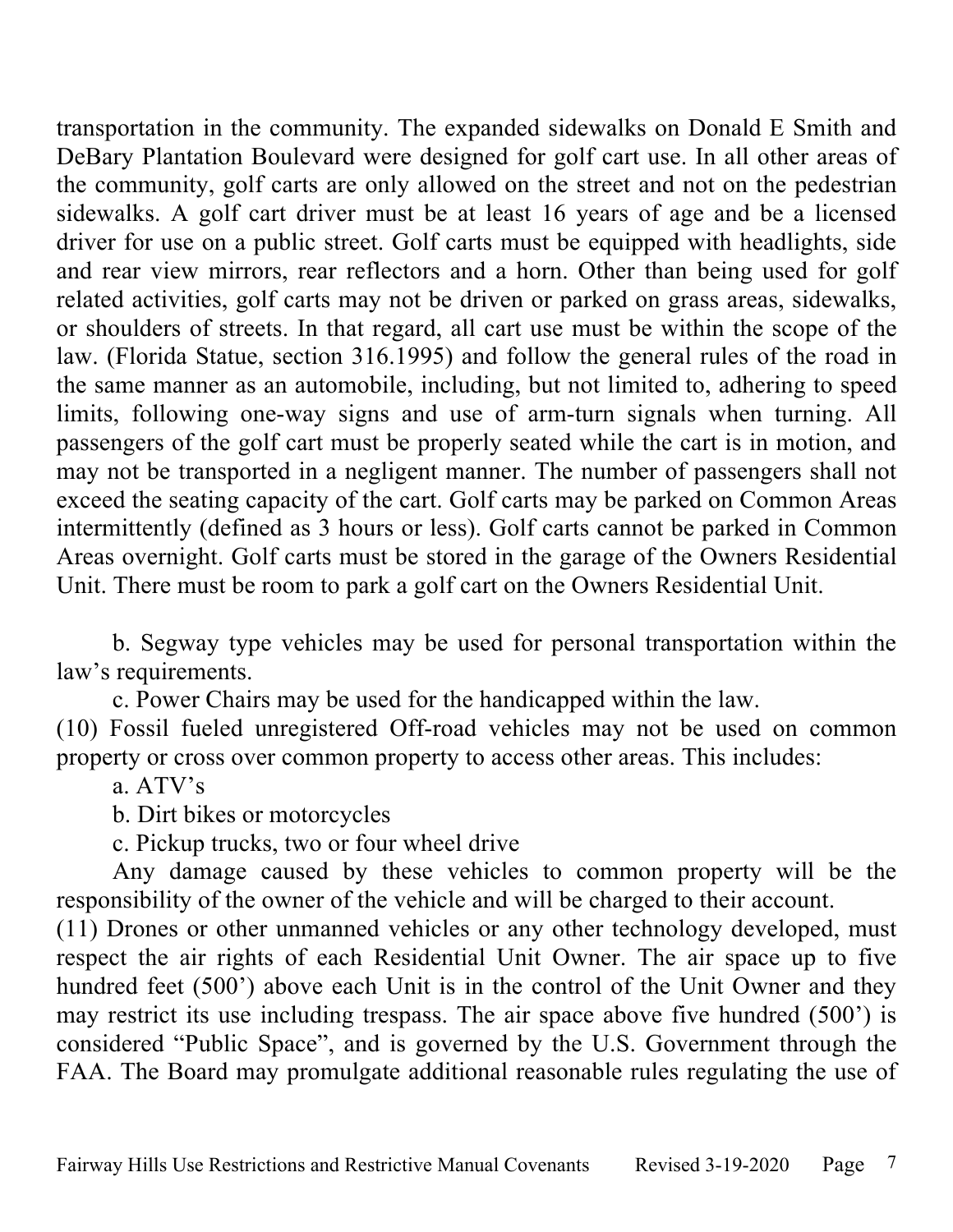drones as it sees fit. In no case will the landing of these vehicles be allowed on Common Property.

Any damage caused by these vehicles to Common Property will be the responsibility of the Owner of the vehicle or the Owner who invited or allowed the driver/vehicle onto the Association Property, and the cost of repair will be charged to that Owner.

(f) Vehicle Removal: Any commercial, recreational or other vehicle parked or stored in violation of these restrictions or in violation of any rules of regulations adopted by the association concerning the same may be towed away, or otherwise removed, by or at the request of the Association and at the sole expense of the homeowner. The homeowner is responsible for any such commercial, recreational, or other vehicles in violation of these restrictions or such rules and regulations. In the event of such towing or other removal, the Association shall not be liable or responsible to the owner of such vehicle for trespass, conversion, or damage incurred as an incident to or for the cost of such removal or otherwise; nor shall the Association, or its agents, be guilty of any criminal act or have civil liability by reason of such towing or removal, and neither its towing or removal nor the failure of the owner of the towed or removed vehicle to receive any notice of the violation of provisions of the violation of provisions of this Section shall be grounds for relief of any kind.

(g) Mail Boxes: All mail box installation and design, including centralized or "gang" boxes, shall be subject to approval by the ARC.

(h) Animals: No livestock, poultry, or animal of any kind or size shall be raised, bred, or kept on any Residential Unit: provided however, that dogs, cats, or caged birds may be raised and kept provided such pets are not kept, bred, or maintained for commercial purposes. Such approved pets shall be kept on the Owners Unit and shall not be permitted to roam free in the neighborhood. All pets shall be kept off the golf course and away from the club house at all times, and shall not be allowed to roam free on the properties as required by this document. All pets shall be leashed and otherwise properly restrained and controlled when not within the boundaries of the Residential Unit or Lot where they live. PERSONS WHO WALK OR EXERCISE PETS WITHIN THE CONFINES OF FAIRWAY HILLS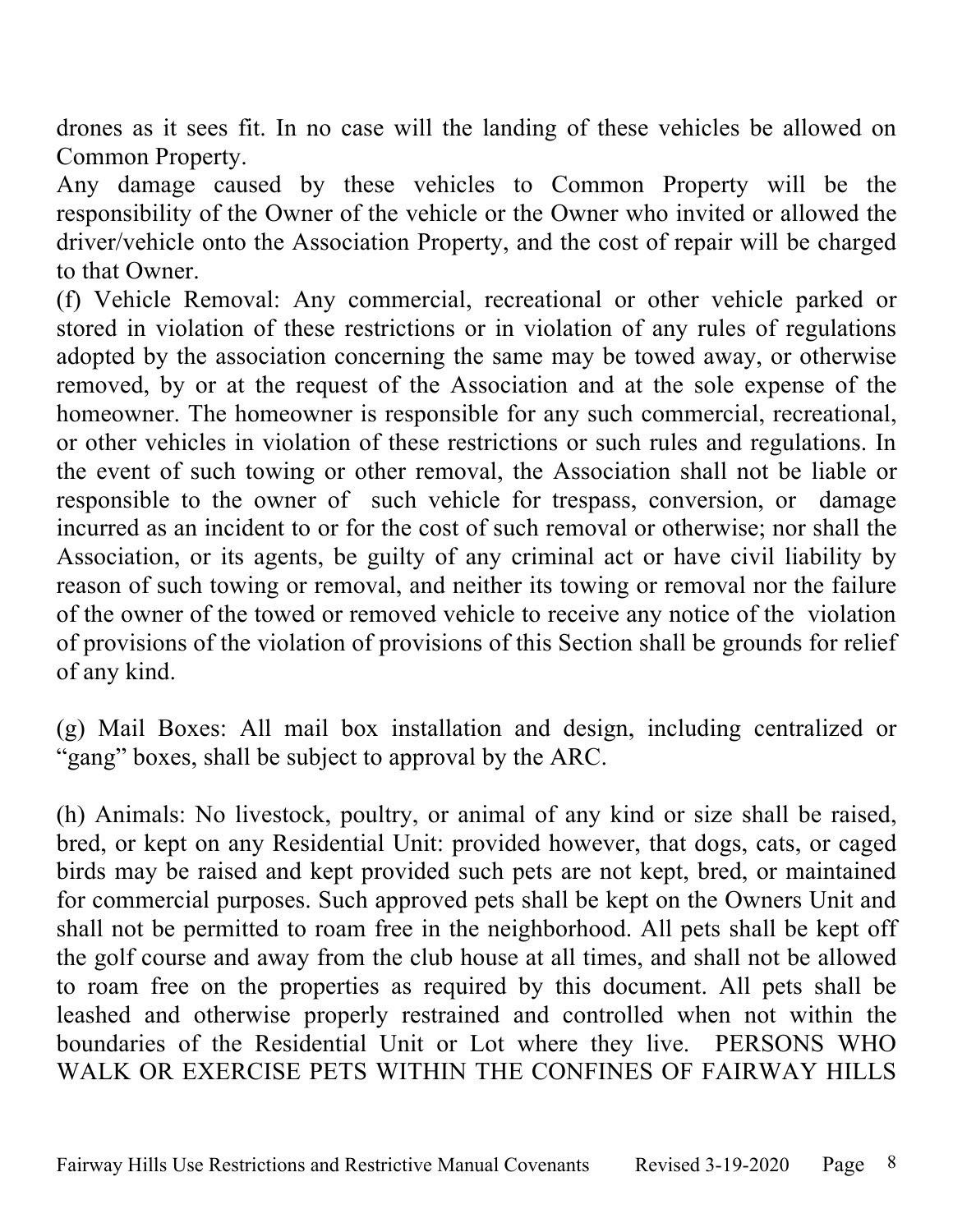# MUST CARRY CONTAINERS AND/OR IMPLEMENTS FOR THE PROMPT REMOVAL OF THEIR PET'S EXCREMENT.

(i) Signs: No sign shall be displayed to public view on any Residential Unit or Lot except a temporary sign of not more than four and one half square feet in area advertising the property for sale or rent. In addition, no statue of any kind shall be allowed on any Residential Unit or Lot if it can be viewed from the street. No flags, pennants, or other devices shall be allowed except the American Flag, which can be displayed at any time so long as it is displayed in accordance with established flag etiquette and kept in good order, not torn, faded excessively etc. Before any assertion of a constitutional right to display a sign containing political speech is made in any form, such assertion must first be presented to the Board of Governors.

- (1) Garage sale signs may be displayed in the common areas and at the house holding the garage sale only on Friday and Saturday sale days. All Garage sale signs must be Debary Plantation HOA signs. The signs cost \$25 each and if one is lost the homeowner must reimburse the HOA for the sign.
- (2) Contractor signs: A single contractor sign may be posted in the ground at the house only on the days of construction or work, and only while the contractor is on the property. No other contractor signs may be displayed at any other time. For new construction, a second sign post may be erected for the purpose of storing building plans for inspection approvals and subcontractor reference.
- (3) Property for sale signs, advertising a property for sale by a real estate brokerage may only be displayed as a single sign on the listed property that can be seen from the street. Golf course frontage lots may not have signs facing the golf course, only one sign at the front of the property. Only one For Sale or Rent sign may be placed in a yard at a time, not one of each.
- (4) A single For Sale By Owner sign may be displayed on the property. No sale by owner signs, including directional, shall be displayed anywhere in the community on common property except for open house signs as described below.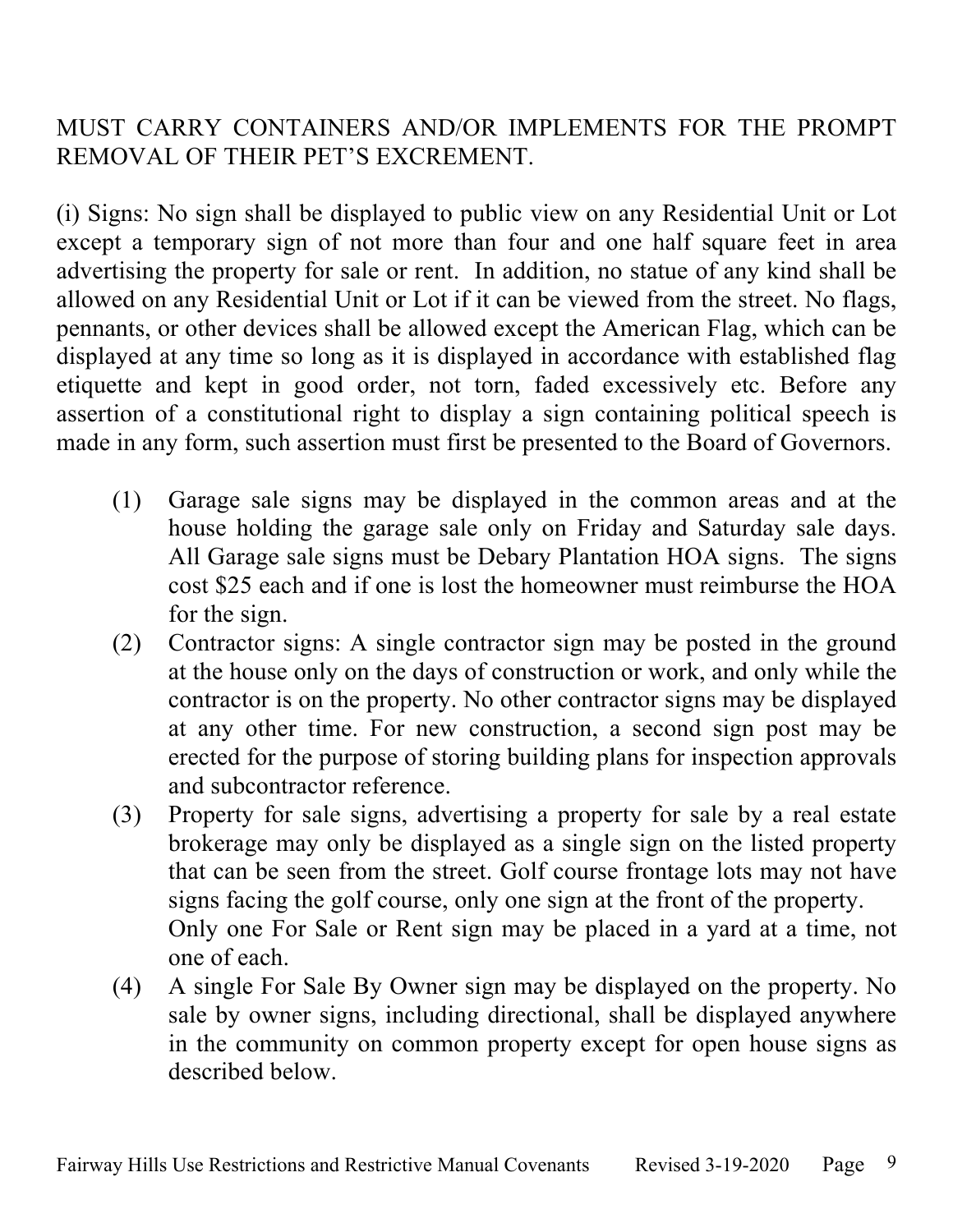- (5) Open House directional signs may be displayed in the common areas and at the house holding the open house sale on the day of the event. This rule applies to properties listed by a real estate agent brokerage or a for sale by owner listing.
- (6) A single For Rent may only be displayed on the property. No Rent signs, including directional shall be displayed anywhere in the community on common property, except for open house signs as described above.
- (7) Security Signs by Florida Statute may be displayed by homeowners as a warning to outsiders that the residence is protected by a security alarm system. A sign no larger than (1) one square foot or less is acceptable.
- (8) A small, disposable Chemical Hazard sign warning of chemical hazards is acceptable for a period of time not to exceed (7) seven days.
- (9) Political Signs of any kind are prohibited at all times.
- (10) Flags

Owners may display (1) United States Flag in a respectful manner on the Residential Unit. Flagpoles must be approved by the ARC in advance before installation. No other flags, pennants, banners, or like displays that can be observed from the street are permitted in Fairway Hills.

(j) Nuisances:No noxious or offensive activity shall be conducted or permitted to exist upon any Residential Unit, nor shall anything be done or permitted to exist upon any Residential Unit which could reasonably cause embarrassment, discomfort or annoyance to another owner or which may be or may become an annoyance or private or public nuisance. In the event of any questions as to what may or may become a nuisance, such question shall be submitted to the Board of Directors of the Unit 7A Association in writing, whose decision shall be final. Maintenance and irrigation of the DeBary Plantation Golf Club property and the machinery and equipment for said activities shall not be considered a nuisance.

(2) The Residential Units and Common Property shall not be used for any unlawful purpose and no use, conduct, or behavior shall be allowed which will increase insurance rates.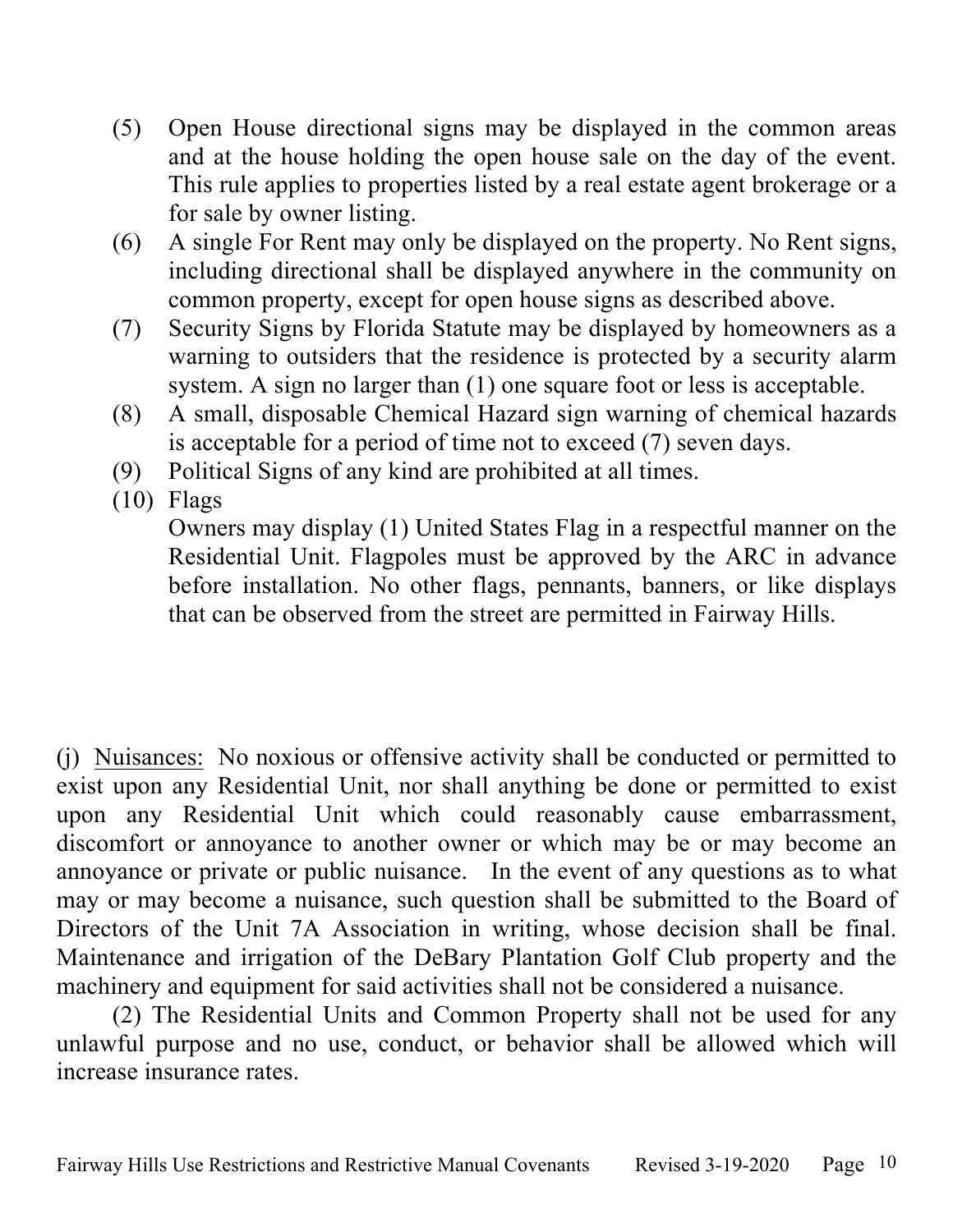(3) The Residential Units and Common Property shall be used in accordance with all federal, state, and local laws and ordinances.

(k) Weeds and Refuse: No Residential Unit or Lot shall be used or maintained for dumping or discharge of rubbish, trash, garbage or other solid waste material. All Lots shall be kept free of the accumulation of rubbish, trash, garbage, other solid waste materials and all unsightly weeds and underbrush. No incinerators or other fixed equipment shall be used for collection, storage or disposal of solid waste material. Yard waste may be placed at the curb the night before or the day of the /city scheduled pick up ONLY.

## (l) Upkeep:

(1) Owners shall not permit unclean or unsightly conditions to exist on their Residential Unit that tends substantially to decrease the beauty of the property. This restriction shall apply before, during and after construction of the Residential Unit. The Violations Committee will notify by mail any owner of the condition to be rectified and shall order the area cleaned at the owner's expense. This includes, but not limited to, stained driveways, building surfaces, roofs, cracked broken or deteriorating structural finishes, windows and doors, and any wear to structural features that would be reasonable visible to neighbors or passersby.

(2) If the Owner continues to fail to properly maintain the exterior of the Residential Unit or Property, the Association, after first providing the Owner with ten (10) days written notice with an opportunity to cure, may access the Property to take necessary curative measures. Should such action be required, the Owner will be responsible to reimburse the Association for the cost of the curative measures taken, and all associated legal fees and costs in seeking compliance from the Owner. The Association may levy an Individual Assessment against the Owner in the manner detailed in the Section of the Covenants to recover any unpaid costs.

(m) Driveways and Garages: No carports, or detached garages shall be permitted and each detached Residential Unit shall include a garage which at the least shall be adequate to house two (2) standard size American automobiles. Garages shall be maintained as garages and shall not be converted to other uses such as ADDITIONAL LIVING SPACE OR FOR RECREATIONAL PURPOSES. Garage doors must be kept closed except when in use except when in use for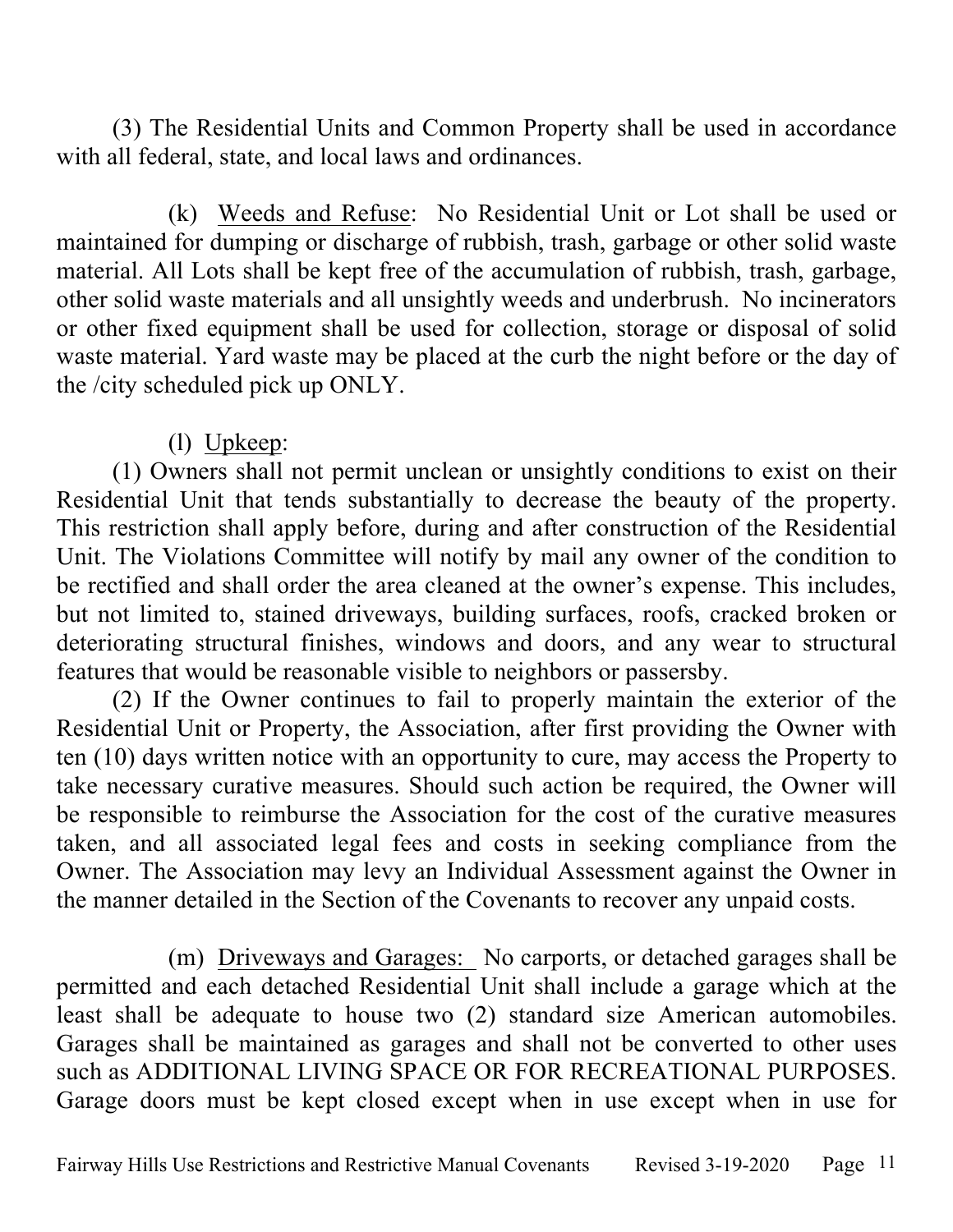ingress or egress of vehicles. Screening of garage doors shall not be permitted within the Property. For purposes of this paragraph, the term "garage door" shall mean those doors covering the entryway(s) for motor vehicles to residential garages spaces. All dwellings shall be a paved driveway of concrete construction of at least 16 feet in width at the entrance to the garage. The use of pavers for the driveway is permitted. Only one type of paver is approved for use in Fairway Hills, Olde town, cream buff, Tremron style pavers, and written approval to use this paver MUST be obtained from ARC prior to installation. No driveway shall be constructed, maintained, altered or permitted to exist on any Lot if the driveway obstructs or impedes the flow of surface drainage in the area adjacent to the unit or in the street right of way or swale area adjoining or abutting the unit. All driveways must be approved by the ARC.

(n) Fences and Swimming Pools, Recreation Structures, Screened Rooms and Dog Runs: No fence, or wall, shall be constructe d or placed on the REAR LOT LINE of any Residential Unit abutting the Debary Golf and Country Club Golf Course. A hedge not exceeding four (4) feet in height may be installed subject to ARC approval. Effective 1 February, 2017, No fence or wall including a dog run shall be erected on ANY Unit. Any swimming pool, recreational structure or screened room to be constructed upon any Unit shall be subject to review by the ARC. Swimming pools and spas MUST be screened and will not be permitted to extend into the rear  $7\frac{1}{2}$  feet of the rear lot line or any side fronting in Debary Plantation Golf Club. Pools must comply with all applicable state, local, or county ordinances, guidelines and laws.

(o) Sod and Irrigation: The front of all Residential Units shall be sodded with Floratam sod or St. Augustine sod, **excepting** only paved areas, patios, side and rear areas approved by the ARC for other cover, shrubbery and flower beds. No Bahia sod will be permitted. All yards shall be equipped with an underground irrigation system for purposes of watering sod and shrubbery, either by governmental water supply or common Unit 7A water supply system. Said irrigation system must be kept in working order at all times.

(p) Leasing: No residence shall be rented, leased or otherwise occupied by a person(s) not part of the Owner's immediate family for a period of less than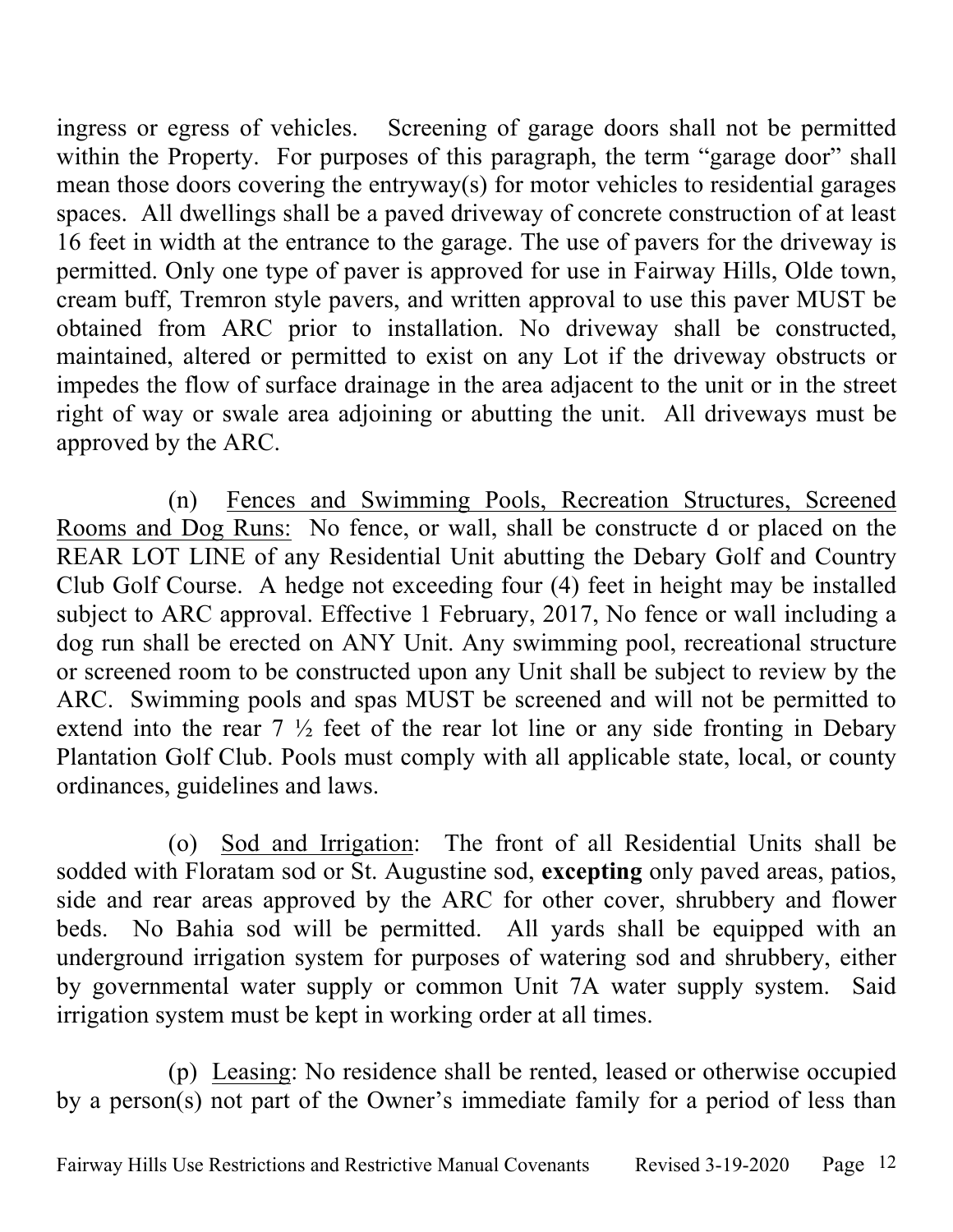seven (7) months. In no event shall any property be used for transient residency, or as a boarding house or assisted living facility, unless required by law. The foregoing restriction shall not apply to the provision of in-home healthcare to any owner or his/her family members. The Board may adopt reasonable rules to further regulate and restrict leasing including but not limited to background checks, tenant approval, registration of tenants, provisions of lease terms, establishing lease caps and other limits. PRIOR to leasing their property, homeowners must provide a copy of the signed lease with a lease period of 7 or more months to the ARC Chairman, and a completed Leased Property Compliance Sheet (See Attachment #5). Additionally, effective March 1, 2019, (Effective Date), at least fourteen (14) days prior to leasing a residence, the Owner shall submit to the Fairway Hills Homeowners Association, Inc. (Association), Certification that they have conducted employment, criminal background and financial/credit checks regarding the intended tenant/lessee and any other additional persons proposed to occupy the residence. (See attachment #7). Renewals of existing leases as of the date of the Effective Date are exempt from this requirement. In addition, an owner or owners of a property, located within Fairway Hills, may only offer for lease one (1) property located within Fairway Hills, during any given period of time. Offering more than one (1) property during any given period of time by an owner or owners is hereby expressly prohibited. The **total number of leased residences shall not exceed thirteen (13) at any given time within Fairway Hills.**

The Board of Directors for the Association, in its sole discretion, shall have the right to approve or disapprove all proposed leases. The Board of Directors shall either approve or disapprove of any proposed lease within fourteen (14) days of receipt of all documentation required by this rule. If the proposed lease is timely disapproved, no lease shall be made. Any lease entered into in violation of this rule shall be of no force and effect.

(q) Water Supply System: No individual water supply system shall be permitted on any Residential Unit without the approval of the ARC. No well will be installed, operated or maintained on or around any portion of the Residential Unit that is within the minimum front building setback line, nor in any event, any closer to the front line than a line paralleling the front building wall of the residence dwelling where a dwelling is set back from the front line a greater distance than the required minimum set back.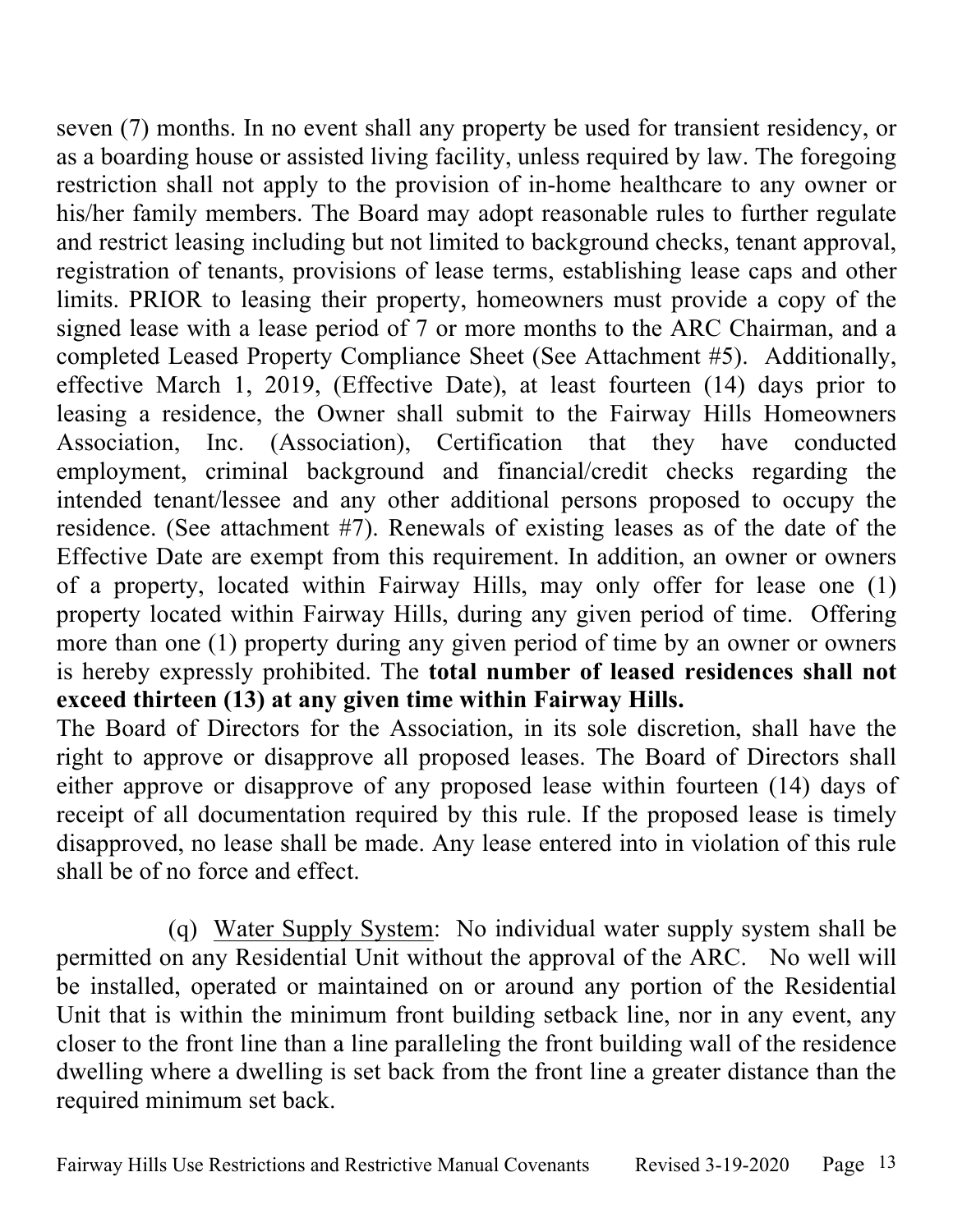(r) Mechanical Features: All exterior pumps, motors, air conditioning compressors, storage tanks and other mechanical features shall be screened from view if visible from the street in front of the house and from the golf course at the rear or side of the house, either by a decorative structure 36 inches in height or mature landscaping material capable of obstructing the view from said streets and golf course.

(s) Residential Unit Landscaping and Trees: Each Residential Unit must meet the minimum landscaping and tree "streetscaping" standards established from time to time by the ARC. Any change in the landscaping plan by a Residential Unit owner beyond the replacement of an individual plant must be approved in advance by the ARC. The only ground cover approved for use in Fairway Hills is pine bark mulch, red lava rock, or river rock.

Multi-colored mulch (red, brown, black) may also be used subject to ARC approval. All other types of ground cover must be approved by the ARC prior to us.

Trees situated between the building setback lines and the property lines having a diameter of six (6) inches or more (measured four feet from ground level) may not be removed without prior approval of the ARC. All requests for approval of tree removal shall be submitted to the ARC along with a plan showing generally the location of such tree(s). Anyone violating the provision of this subsection will be required to replace such tree(s) of like size and condition within (30) days after demand by ARC. REPLACEMENT TREE(S) SHALL BE AMINIMUM OF 2 INCHES IN DIAMETER (MEASURED FOUR FEET FROM THE GROUND) AND NOT LESS THAN 6 FEET HIGH. THE REPLANTED TREE(S) WILL BE DETERMINED BY THE AMOUNT AND VARITY AND SPECIES APPROVED BY THE ARC. DUE TO BLIGHT DISEASE QEEEN OR WASHINGTONIAN PALMS WILL NO LONGER BE USED AS RELACEMENTS. If the owners fails or refuses to replace the trees as demanded, the ARC shall cause (s) suitable replacements to be planted and the cost thereof shall be lien against the Residential Unit of the Owner in Violation. The Owner grants the Unit 7A Association, its agents and employees an easement of ingress and egress over and across said Residential Unit to enable it to comply with this subsection.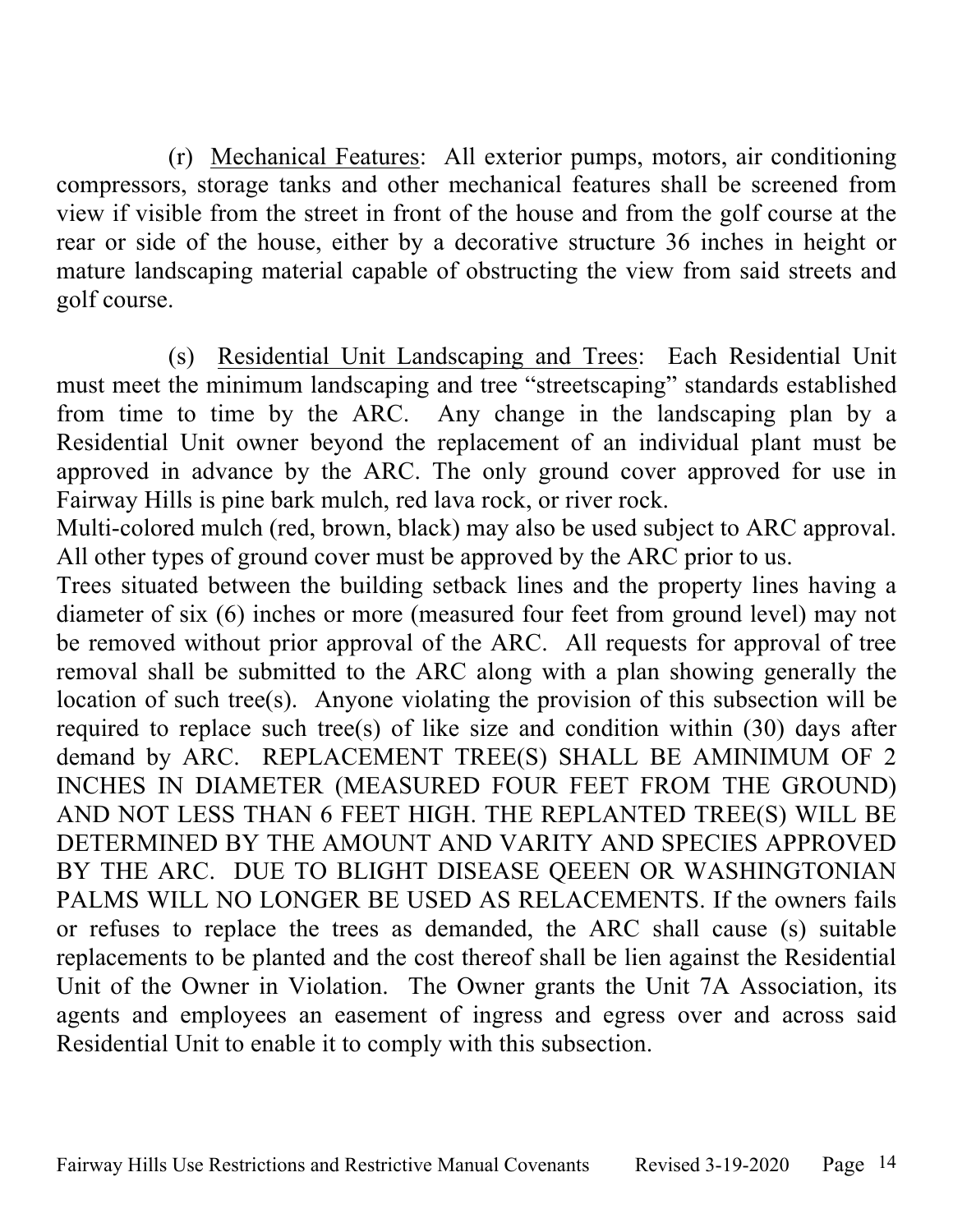(t) Television and Radio Antennae: No television, radio, satellite or other antenna or satellite system may be installed on the Common Areas by any person other than the Association. Certain television, satellite or other antenna systems may be erected or installed on a Lot or Residence subject to compliance with the following requirements:

1. Permissible antennas include (collectively hereinafter referred to as "antennas") direct broadcast satellite dishes (DBS) that are less than eighteen inches (18") in diameter, and multi-channel, multi-point distribution service devices (MMDS) that are less than one meter in diameter or diagonal measurement.

2. Location of Antenn**as. To the extent feasible,** all antennas must be placed in locations that are not visible from any street and in a location to minimize annoyance or inconvenience to other residents of the community if this placement would still permit reception of an acceptable quality signal. The Board of Directors of the Association may promulgate rules and policies on suitable locations for each lot.

3. Screening of Antennas. All antennas shall be screened from view from neighboring properties, and pedestrian and vehicular access areas, with landscaping plants commonly used in or about the community at a height of at least 48 inches. Taller antennas shall be screened to their full height if reasonably practicable.

4. Safety Requirement. To safeguard the safety of the Residential Unit owner, occupants of the residence in which the antenna is located, neighboring property owners, and other owners and members in the community, it shall be the obligation of the owner to comply with all applicable local, state and federal safety requirements, including but not limited to obtaining a permit for the installation of the antenna, if any, hiring licensed contractors with sufficient expertise and adequate insurance to protect their work, installing the antennas away from power lines and other potentially dangerous areas, installing and using the antenna in accordance with safety recommendations and requirements of the antenna manufacturer , and in accordance with the customs and standards for the antenna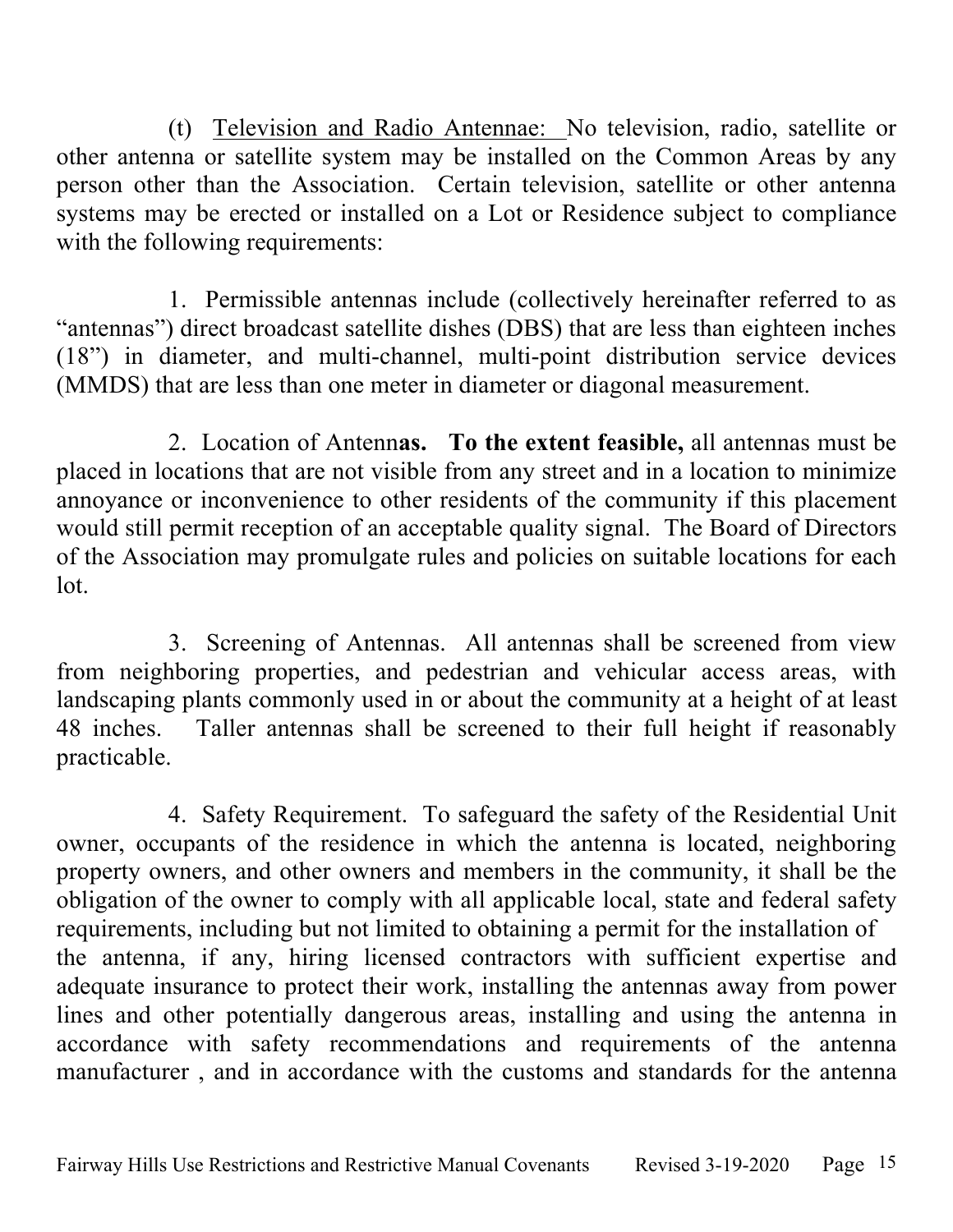industry, including compliance with electrical code requirements to properly ground the antenna and installation requirements to properly secure the antenna.

5. Number of Antennas. No more than two (2) antennas per Residential Unit shall be permitted, unless a greater number is approved by the ARC.

6. Proviso. It is the intent of this provision to comply with the Telecommunications Act of 1996, as well as the federal administrative rules promulgated thereunder, currently contained with 47 CFR 25.104, as the same may from time to time be amended. Nothing herein shall be interpreted or applied by the Association to prevent or unreasonably delay antenna installation, maintenance, or use; unreasonably increase the cost of antenna installation, maintenance, or use; or preclude reception of acceptable quality signals. Lot owners are encouraged to seek guidance from the Association concerning these matters but do not have to receive Association approval prior to installation. However, any installation must be in accordance with these provisions and reasonable rules and regulations adopted by the Board to interpret these regulations.

(u) Garbage and Trash Receptacles: All Residential Units shall have trash and garbage receptacles or storage for fuel oil and similar materials located either within the structure of the Unit or within a screened area of the Unit which is not visible from the street or from any neighboring Unit.

(v) Laundry: Outdoor clothes drying areas are not permitted.

(w) Building Materials: Only finished material such as brick, stucco, natural stone and wood shall be used for exterior surfaces of buildings and structures. Cypress, cedar, redwood or other durable wood types will be encouraged as will stone or natural brick. All exterior materials shall be authentic and not artificial or simulated such as plastic bricks.

(x) Roofs: Flat roofs shall not be permitted on areas other than Florida rooms, porches, and patios unless specifically approved by the ARC. Build-up roofs are not permitted on pitched surfaces. Mansard roofs are not permitted unless approved by the ARC. The pitch must be at least 6/12 unless otherwise approved.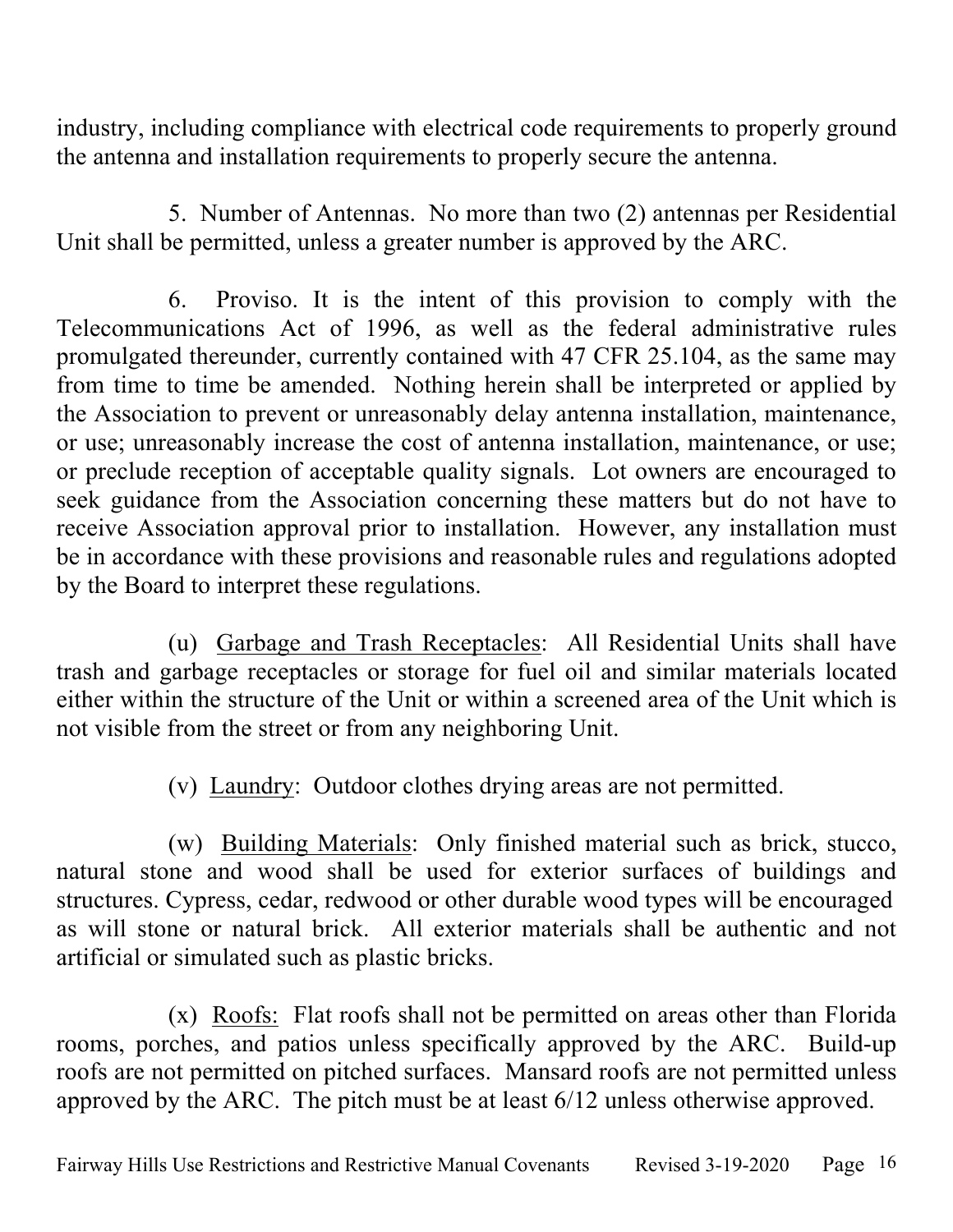(y) Lakes: There shall be no swimming in any of the lakes, ponds or retention areas within the Property. There shall be no removal of water; no discharge or any materials or water, no removal or interference with aquatic vegetation and no alteration of the banks or shoreline of any lake, pond or retention area with the Property. No fishing is allowed in Fairway Hills. All lake-front is the private property of the homeowner and should not be trespassed.

(z) Golf Carts: Golf carts may be used as a normal means of transportation from one location to another within Fairway Hills.

(aa) Maintenance of Units: Each residence shall be repaired and painted as necessary to maintain the beauty of the property as determined by the Fairway Hills ARC (No permission or approval shall be required to repaint in accordance with the originally approved plan and specifications). In addition, each Residential Unit and all improvements, including lawns and landscaping, located thereon shall at all times be kept and maintained in a safe, clean, wholesome and attractive condition and shall not be allowed to deteriorate, fall into disrepair, or become unsafe or unsightly. In particular, no weeds, underbrush or other unsightly growth and no trash, rubbish, weeds, underbrush or other unsightly objects of any kind shall be permitted or allowed to accumulate on any Residential Unit. Enforcement of the provisions of this section shall be in accordance with the provisions of Section 3.01(ee) of this Supplemental Declaration and such other provisions of the Original Declaration as shall be applicable to its enforcement generally.

All exterior painting and the color must be selected from the approved color palette and APPROVED BY THE ARC BEFORE the painting is started. Effective with the date of this revision, IN NO CASE will a home be painted WITH THE SAME COLOR AS AN ADJACENT HOME. The color must appear consistent on all sides, color selections must harmonize with each other, building material color, trim color and adjacent properties. All Trim must be painted with the White Trim selections on attachment #6. The garage door is considered part of the trim and must be painted with an approved white color. The Main Entry Door or entrance door can be painted or remain white as part of the White trim selections, or may be a natural wood stain. All painted or wood stained doors MUST be approved by the ARC before ordering or painting. All other doors must remain white. See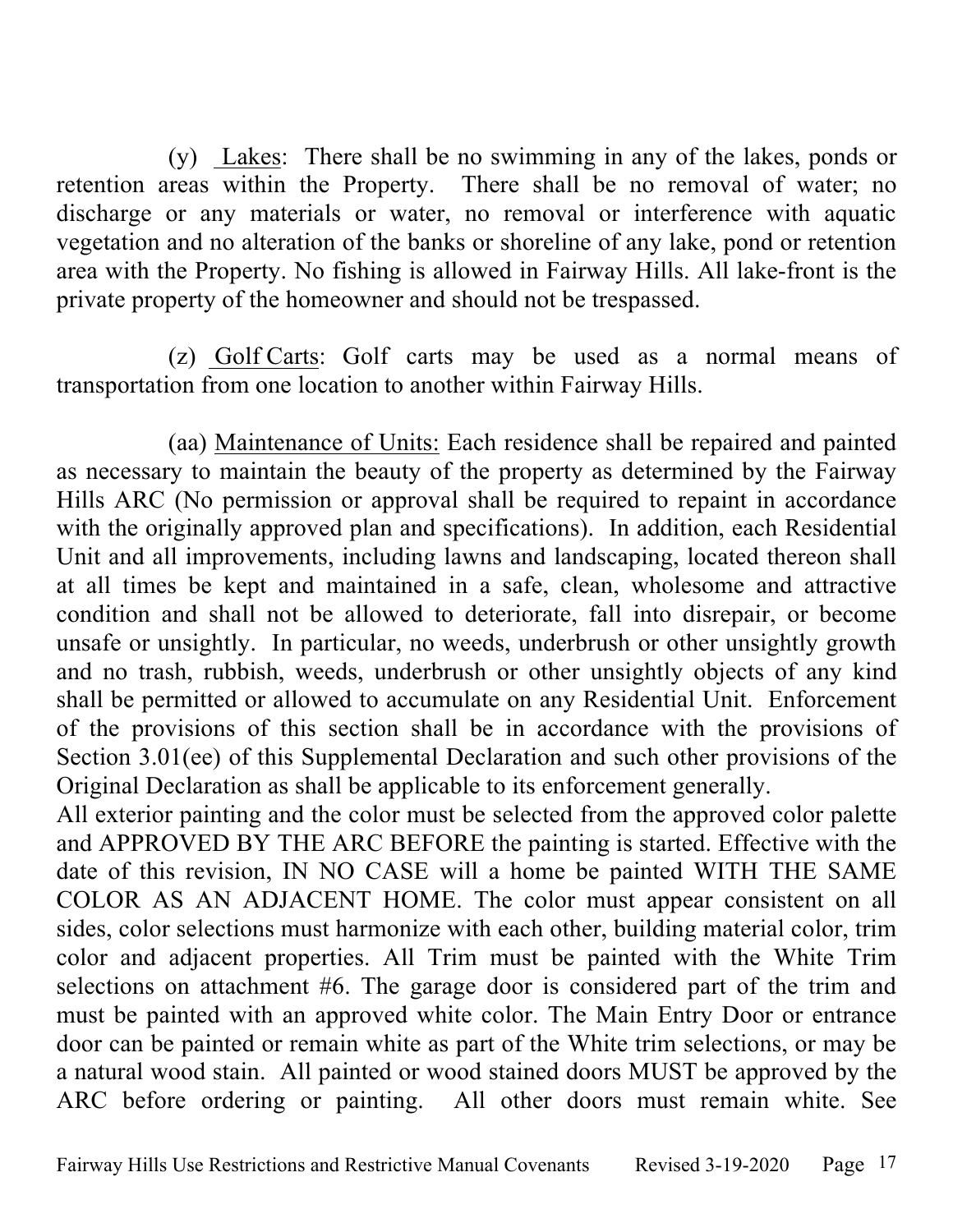Attachment #6 (approved paint colors). Once painting is started it MUST be completed in 30 days or less.

(bb) Easements: Easements for installation and maintenance of utilities and drainage facilities are reserved as shown on the recorded plats or site plans. Within those easements no structure, planting or other materials shall be placed or permitted to remain which may damage or interfere with the construction or use of utilities in said easements. The easement area of each Unit and all improvements in it shall be maintained continuously by the Owner, except for those improvements for which a public authority or utility company is responsible.

(cc) Reconstruction of Damaged Improvements: In the event that a Residential Unit, or improvements on a Residential Unit shall be damaged or destroyed by casualty, hazard or other cause including fire, windstorm, then within a reasonable period, not exceeding six (6) months following the occurrence of the offending incident, the owner of the affected property shall cause the damaged or destroyed improvements to be repaired, rebuilt or reconstructed or to be removed and cleared from such Residential Unit. Any such repair, rebuilding or reconstruction shall be approved and accomplished as otherwise required pursuant to the provision of this Supplemental Declaration. Enforcement of the provisions of this section shall be in accordance with the

(cc) Reconstruction of Damaged Improvements: (continued) provision of Section 3.01(ee) of this Supplemental Declaration and such other provisions of this Supplemental Declaration as shall be applicable to its enforcement generally.

(dd) Protected Habitat: The rear five (5) feet of each lot that borders the golf course shall be retained in it natural vegetative state as a protected habitat for indigenous wildlife (especially for the Florida scrub jay) and no clearing, underscrubbing, live tree removal or other development or construction activity shall be permitted in this area, except as may be authorized in writing by the ARC.

In addition, Residential Unit owners are put on notice that the adjoining portions of the golf course that are left in their natural vegetative state also make up